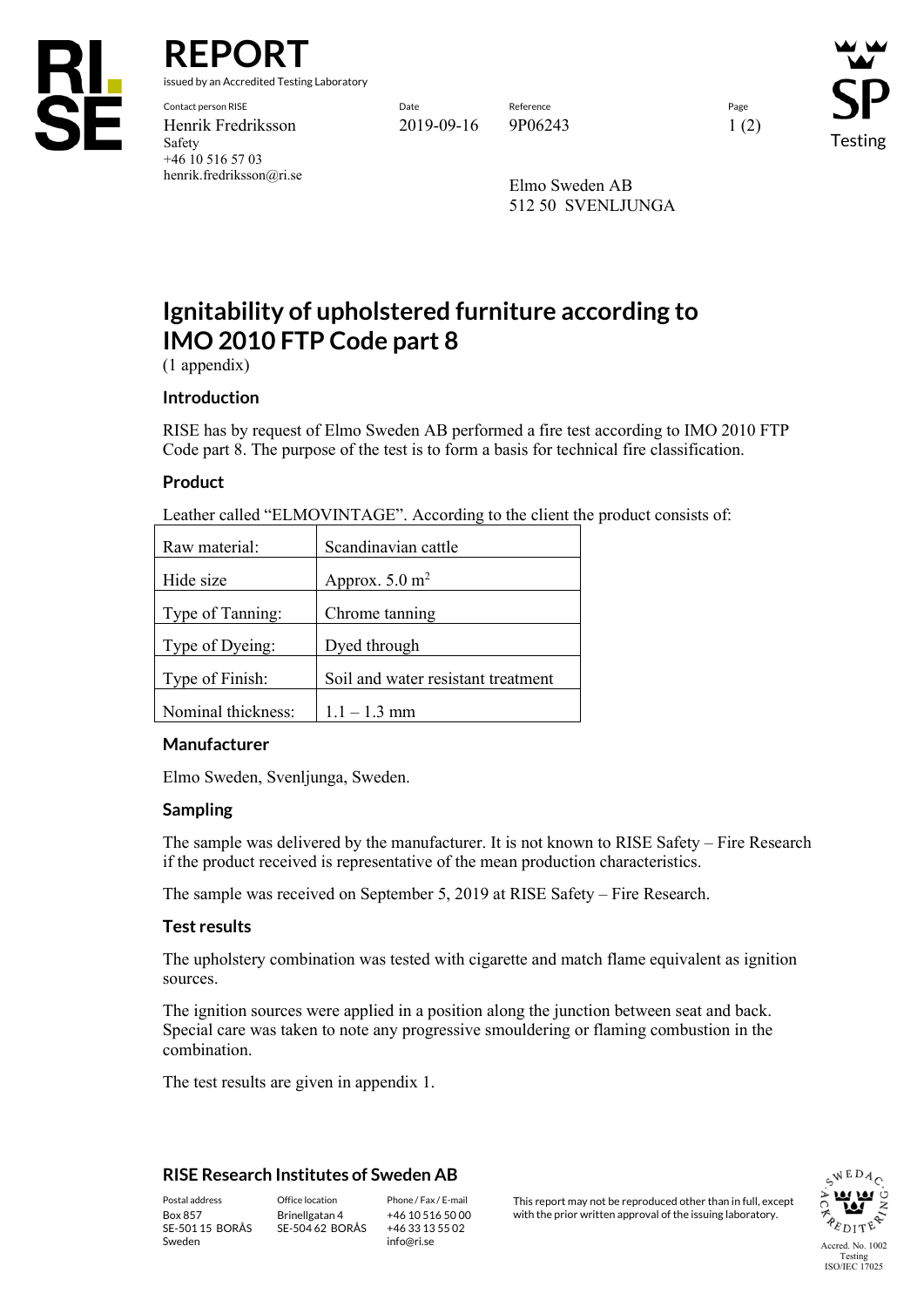

The test results relate only to the behaviour of the test specimens of a product under the particular conditions of the test; they are not intended to be the sole criterion for assessing the potential fire hazard of the product in use.

## **Criteria**

Section 3 in IMO 2010 FTP Code part 8, describing "Performance criteria" with regards to "Progressive smouldering" and "Flaming ignition".

### **Assessment**

The tested upholstered furniture combination called "ELMOVINTAGE" meets the technical fire requirements according to IMO 2010 FTP Code part 8.

### **Deviation from standard**

The test was performed on a test rig according to EN 1021-1:2014. This test rig is identical to the test rig in IMO 2010 FTP Code part 8 except for an extra plate at the end of the outer parts of the back and seat. This helps the filling from slipping and improves the repeatability of the test standard. This deviation was considered as having no influence on the test results (except for the better).

The gas used in the gas flame test was butane. The standard specifies the use of propane (95% purity). The two gas species are however deemed to be equivalent and this deviation is assessed not to have an impact on the test results.

### **Note**

"ELMOVINTAGE" were tested in combination with standard polyurethane foam with a density of 22 kg/m<sup>3</sup>.

### **RISE Research Institutes of Sweden AB Safety - Fire Research Materials**

Performed by Examined by

Signed by: Henrik Fredriksson<br>  $\mathcal{H}$ *ON<sub>F</sub>*,  $k$   $\mathcal{F}$ *Y*  $\mathcal{A}^{1}_{\text{max}}$   $\mathcal{H}$   $\mathcal{H}$   $\mathcal{H}$   $\mathcal{H}$   $\mathcal{H}$   $\mathcal{H}$   $\mathcal{H}$   $\mathcal{H}$   $\mathcal{H}$   $\mathcal{H}$   $\mathcal{H}$   $\mathcal{H}$   $\mathcal{H}$   $\mathcal{H}$   $\mathcal{H}$   $\mathcal{$ 

Henrik Fredriksson Ida Larsson

la Lavern

Signed by: Ida Larsson<br>Reason: I have reviewed this document<br>Date & Time: 2019-09-16 08:46:59 +02:00

**Appendix**

1. Test results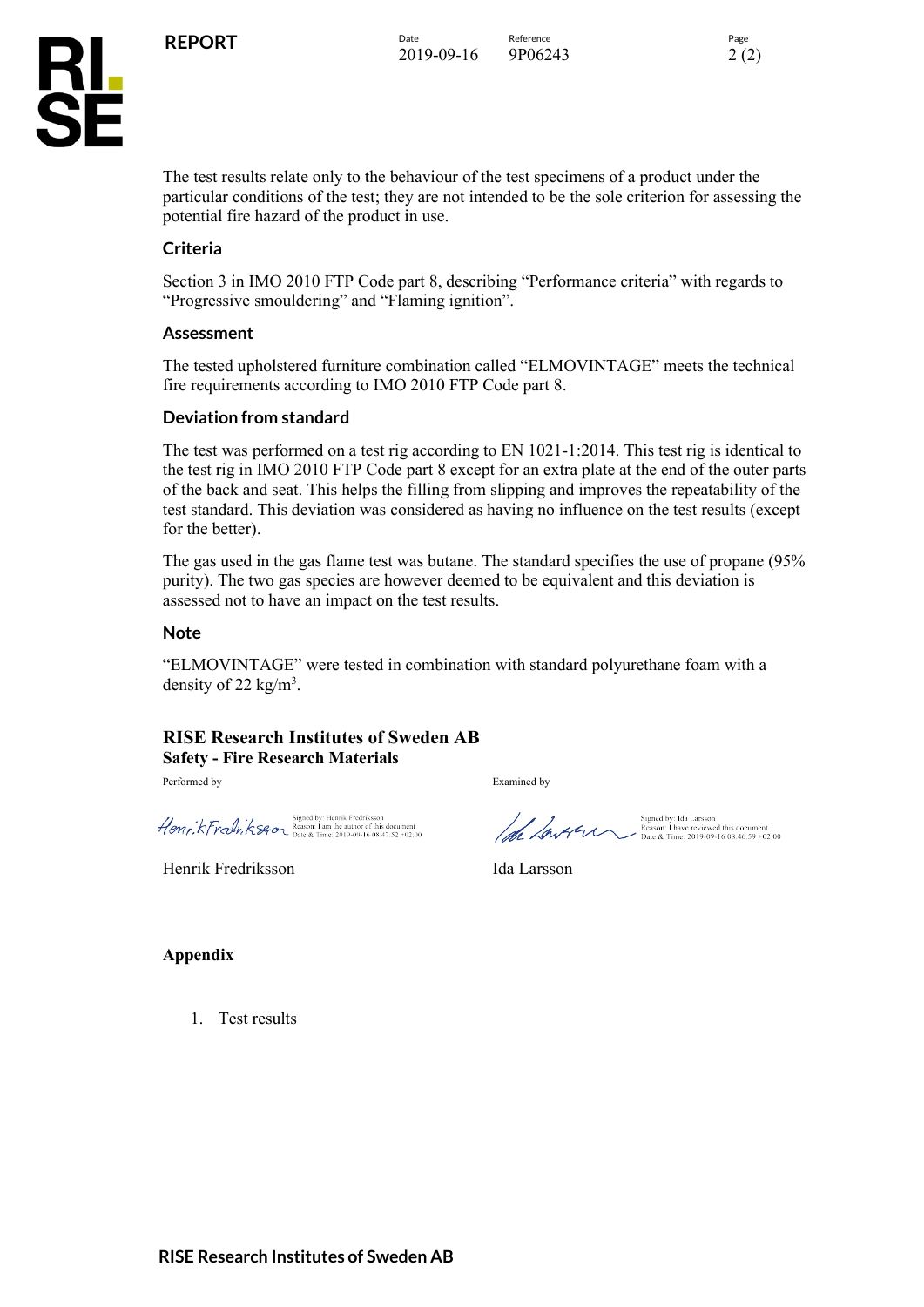Appendix 1

## **Test results – IMO 2010 FTP Code part 8**

## **Product**

Leather called "ELMOVINTAGE". According to the client the product consists of:

| Raw material:      | Scandinavian cattle                |  |
|--------------------|------------------------------------|--|
| Hide size          | Approx. $5.0 \text{ m}^2$          |  |
| Type of Tanning:   | Chrome tanning                     |  |
| Type of Dyeing:    | Dyed through                       |  |
| Type of Finish:    | Soil and water resistant treatment |  |
| Nominal thickness: | $1.1 - 1.3$ mm                     |  |

## **Test specimen**

The upholstered furniture had the dimensions 450 mm x 300 mm 75 mm and 450 mm x 150 mm 75 mm.

## **Observations, ignition source cigarette**

**Table 1. Observations during the cigarette tests.**

| Test no.                         |           | 2          |
|----------------------------------|-----------|------------|
| The cigarette was applied, min:s | 00:00     | 00:00      |
| Cover ignited, min:s             | _*        | $_{\star}$ |
| Filling ignited, min:s           | _*        | _*         |
| The cigarette died out, min:s    | $10:30**$ | $13:00**$  |
| The test was finished, min:s     | 60:00     | 60:00      |

\* Ignition/Flaming ignition of the materials was not observed.

The cigarette self-extinguished before burning its full length.